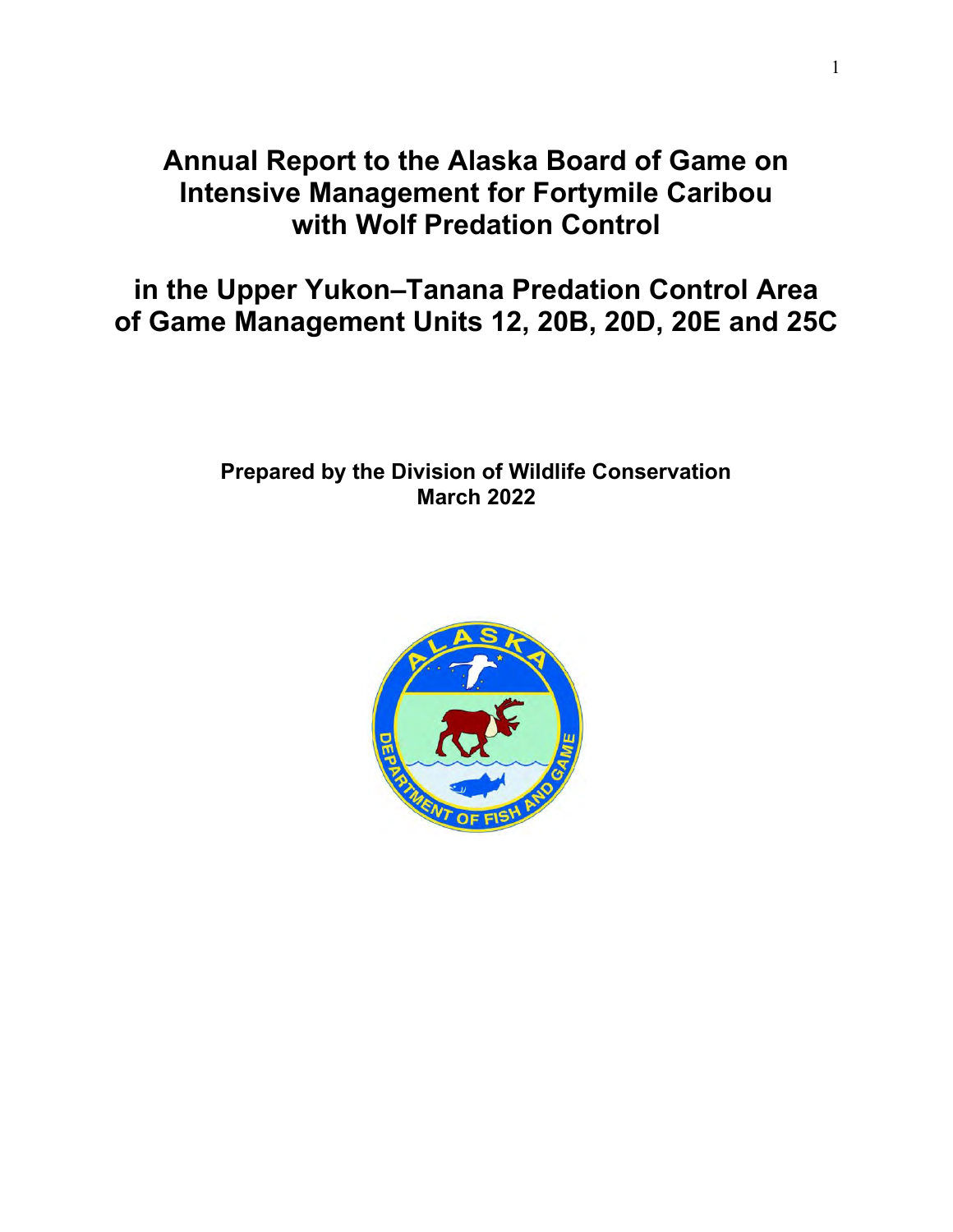- **1) Description of IM Program<sup>1</sup>**
	- **A) This report is an annual evaluation for a predation control program authorized by the Alaska Board of Game (board) under 5 AAC 92.113**
	- **B) Month this report was submitted by the department to the board:** March 2022.
	- **C) Program name**: Upper Yukon–Tanana Predation Control Program (UYTPCP).
	- **D) Existing program** has **an associated Operational Plan**
	- **E) Game Management Unit(s) fully or partly included in IM program area:** Units 12, 20B, 20D, 20E and 25C.
	- **F) IM objectives for** Fortymile caribou herd (FCH): population size 50,000–100,000 and harvest 1,000–15,000.
	- **G) Month and year the current predation control program was originally authorized by the board:** November 2004**. Indicate date(s) if renewed:** March 2009, February 2014, and March 2020.
	- **H) Predation control is** currently suspended **in this IM area**.
	- **I) If active, month and year the current predation control program began:** Not active
	- **J) A habitat management program funded by the department or from other sources is currently active in this IM area:** No
	- **K) Size of IM program area (square miles) and geographic description:** The area encompasses  $18,750$  mi<sup>2</sup> in that portion of Unit 12 north of the Alaska Highway; that portion of Unit 20D within the Goodpaster River drainage upstream from and including the South Fork Goodpaster River drainage, and within the Healy River, and the Billy and Sand creek drainages; that portion of Unit 20B within the Salcha River drainage upstream from and including the Goose Creek drainage, and within the Middle Fork of the Chena River drainage; all of Unit 20E; and that portion of Unit 25C within the Birch Creek drainage upstream from the Steese Highway bridge, and within the area draining into the south and west bank of the Yukon River upstream from the community of Circle (Fig. 1). However, within this area, predation control activities have not been authorized by the National Park Service within Yukon-Charley Preserve (2,833 mi<sup>2</sup>).

<sup>1</sup> For purpose and context of this report format, see *Intensive Management Protocol, section on Tools for Program Implementation and Assessment*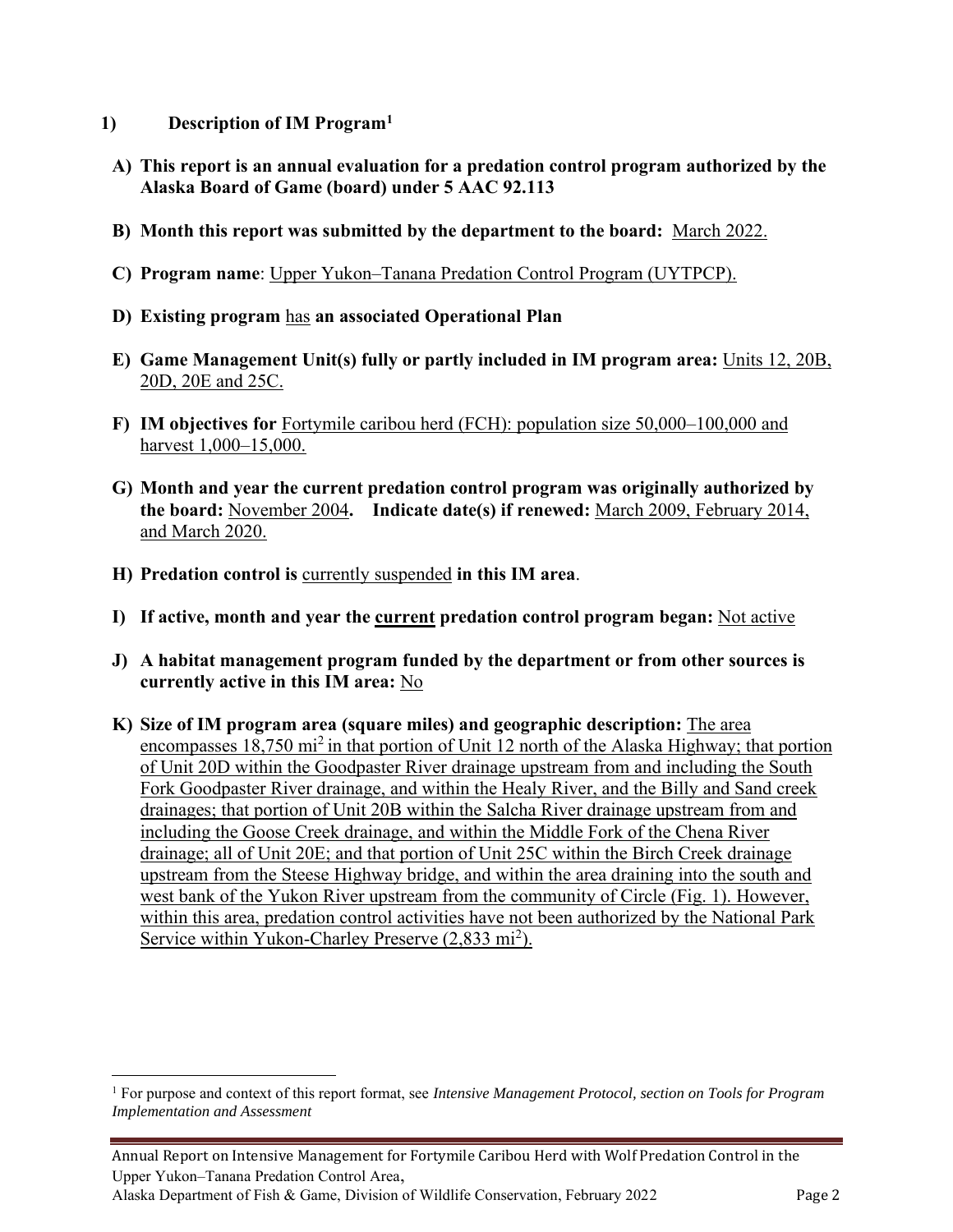

**Figure 1. Upper Yukon–Tanana Predator Control Program Area (18,750 mi<sup>2</sup> ). Predation control activities have not been authorized by the National Park Service within the Yukon– Charley Preserve portion (2,833 mi<sup>2</sup> ) of the control program area.** 

**L) Size and geographic description of area for assessing ungulate abundance:** 25,217 mi<sup>2</sup> Fortymile Caribou hunt area (Fig. 2).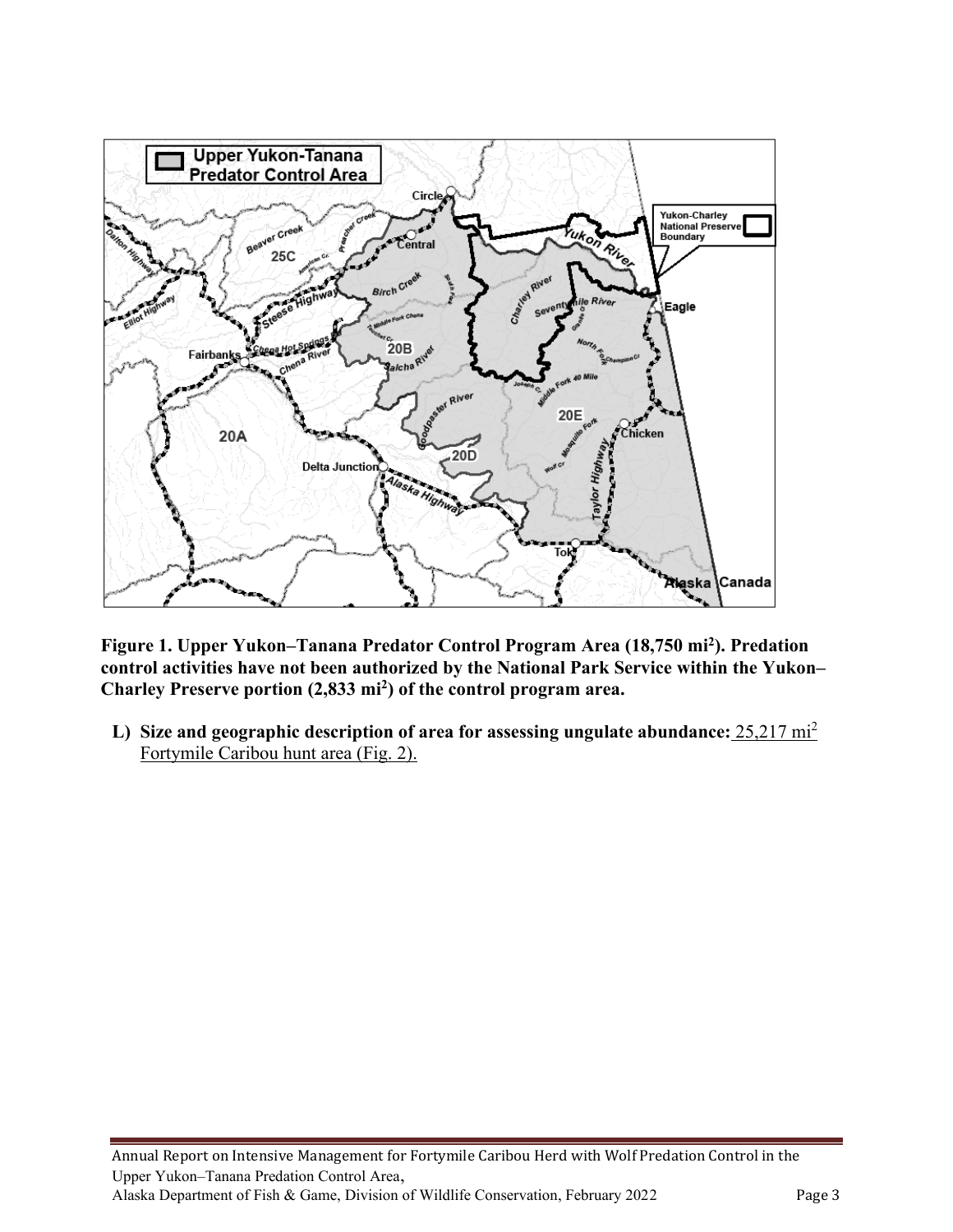

**Figure 2. Fortymile Caribou Herd Hunt Area in Alaska (25,217 mi<sup>2</sup> ).**

- **M) Size and geographic description of area for ungulate harvest reporting:** Fortymile Caribou Herd (FCH) hunt area; 25,217 mi<sup>2</sup>.
- **N) Size and geographic description of area for assessing predator abundance:** Upper Yukon–Tanana Predation Control Area (UYTPCA);18,750 mi<sup>2</sup>.
- **O) Size and geographic description of predation control area:** UYTPCA, 18,750 mi<sup>2</sup> . However, predation control activities have not been authorized by the National Park Service within the Yukon–Charley Preserve portion (2,833 mi<sup>2</sup>) of the control program area.
- **P) Criteria for evaluating progress toward IM objectives:** Caribou abundance and harvest.
- **Q) Criteria for success with this program:** FCH population = 50,000–100,000 and harvest = 1,000–15,000 caribou.
- **R) Department recommendation for IM Program during this reporting period:** Conduct evaluation of program.
- **2) Prey data**

**Date(s) and method of most recent abundance assessment for:** Caribou – July 2017 photocensus (Table 1).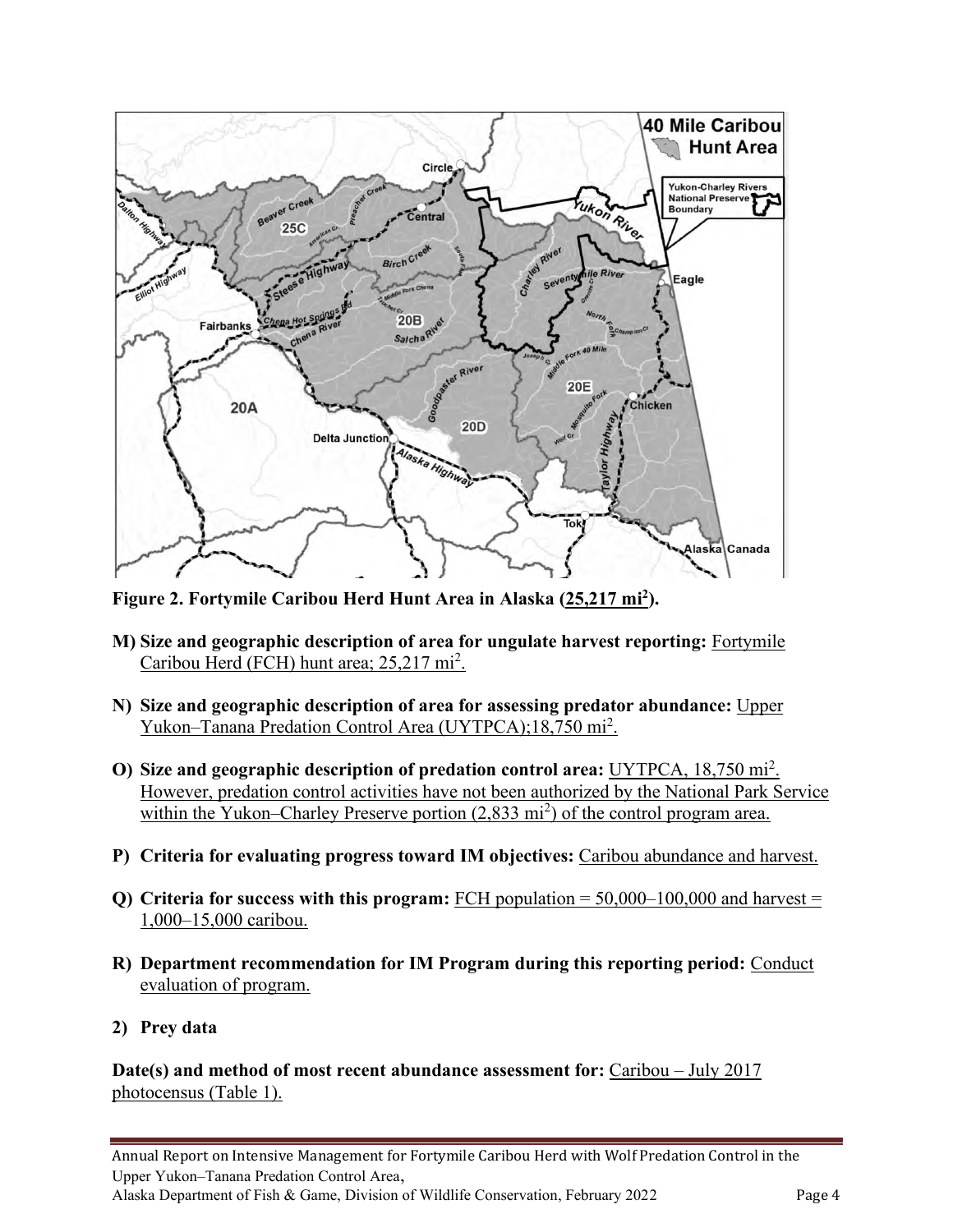### **Compared to IM area, was a similar trend and magnitude of difference in abundance observed in nearby non-treatment area(s) since program inception:** Non-treatment area not established.

**Date(s) of most recent age and sex composition survey for:** Caribou – October 2021 composition survey (Table 1).

**Compared to IM area, was a similar composition trend and magnitude of difference in composition observed in nearby non-treatment area(s) since program inception:** Nontreatment area not established.

|               | <b>Regulatory</b> <sup>a</sup> |                     | <b>Composition (number per 100 cows)</b> |              |                |  |  |
|---------------|--------------------------------|---------------------|------------------------------------------|--------------|----------------|--|--|
| <b>Period</b> | year                           | Abundance           | <b>Calves</b>                            | <b>Bulls</b> | Total <i>n</i> |  |  |
| Year 1        | 2004                           |                     |                                          |              |                |  |  |
| Year 2        | 2005                           |                     |                                          |              |                |  |  |
| Year 3        | 2006                           | $43,837^b$          | 34                                       | 43           | 4,995          |  |  |
| Year 4        | 2007                           | $44,673^b$          | 37                                       | 36           | 5,228          |  |  |
| Year 5        | 2008                           | $46,510^{\circ}$    | 33                                       | 37           | 4,119          |  |  |
| Year 6        | 2009                           | $51,675$ °          | 34                                       | 59           | 4,503          |  |  |
| Year 7        | 2010                           |                     | 32                                       | 43           | 7,169          |  |  |
| Year 8        | 2011                           |                     | 25                                       | 42           | 3,949          |  |  |
| Year 9        | 2012                           |                     | 22                                       | 40           | 4,832          |  |  |
| Year 10       | 2013                           |                     | 28                                       | 38           | 3,921          |  |  |
| Year 11       | 2014                           |                     | 25                                       | 34           | 4,794          |  |  |
| Year 12       | 2015                           |                     | 35                                       | 53           | 5,663          |  |  |
| Year 13       | 2016                           |                     | 32                                       | 48           | 3,288          |  |  |
| Year 14       | 2017                           | 73,009 <sup>c</sup> | --                                       | --           |                |  |  |
| Year 15       | 2018                           |                     | 18                                       | 51           | 4,429          |  |  |
| Year 16       | 2019                           |                     |                                          |              |                |  |  |
| Year 17       | 2020                           |                     | 26                                       | 35           | 6,709          |  |  |
| Year 18       | 2021                           |                     | 19                                       | 40           | 5,174          |  |  |

**Table 1**. **Fortymile Caribou Herd (FCH) abundance, age, and sex composition in FCH hunt area since the herd was added to the control program in year 3.**

<sup>a</sup>Regulatory year is 1 July through 30 June (e.g., Regulatory year  $2004 = 1$  July 2004 through 30 June 2005)

**b** Modeled population estimate.

<sup>c</sup> Minimum population estimate from photocensus.

**Describe trend in abundance or composition:** 2–4% annual rate of increase during regulatory years 2004–2009, based on modeling and photocensus results and 10% annual rate of increase during regulatory years 2010 through 2016, based on minimum counts from photocensus results.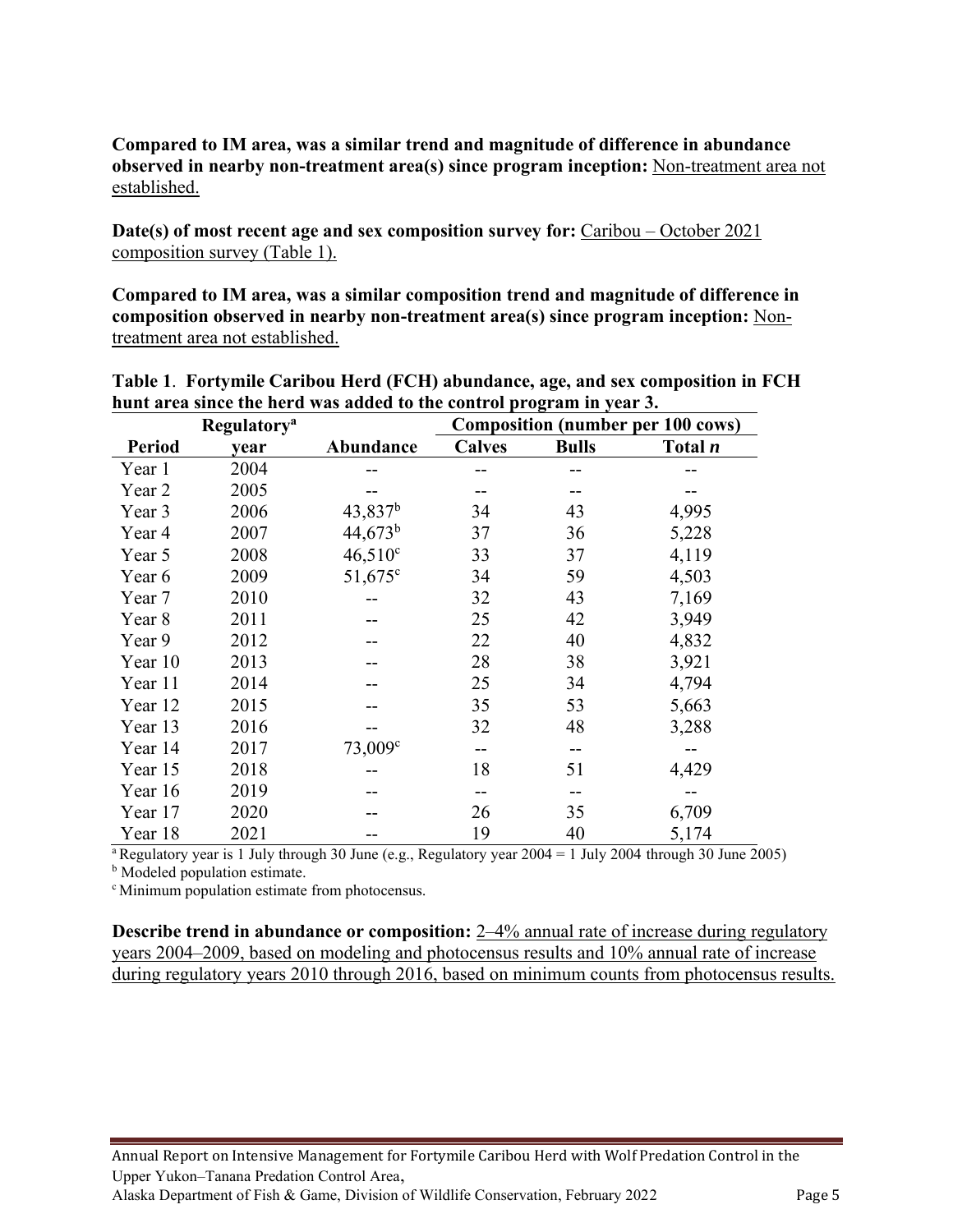|               |                   | Reported on registration                       |       |                |              |                          |                 |                    |                  |                      |
|---------------|-------------------|------------------------------------------------|-------|----------------|--------------|--------------------------|-----------------|--------------------|------------------|----------------------|
|               |                   | <b>Estimated</b><br>permit<br>Youth<br>General |       |                |              |                          |                 |                    |                  |                      |
|               | <b>Regulatory</b> |                                                |       |                |              | draw                     | harvest         |                    | Yukon            |                      |
| <b>Period</b> | year <sup>a</sup> | M                                              | F     | Unk            | <b>Total</b> | permit                   | report          | Other <sup>b</sup> | harvest          | Total                |
| Year 1        | 2004              | 592                                            | 243   | 11             | 846          |                          | 12              | 10                 | $\boldsymbol{0}$ | 868                  |
| Year 2        | 2005              | 557                                            | 182   | $\overline{2}$ | 741          | -                        | 4               | 10                 | $\boldsymbol{0}$ | 755                  |
| Year 3        | 2006              | 601                                            | 247   | $\overline{4}$ | 852          | -                        | 12              | 10                 | $\boldsymbol{0}$ | 874                  |
| Year 4        | 2007              | 746                                            | 262   | 4              | 1,012        | -                        | 20              | 10                 | $\boldsymbol{0}$ | 1,042                |
| Year 5        | 2008              | 681                                            | 217   | $\theta$       | 898          | -                        | 9               | 10                 | $\boldsymbol{0}$ | 917                  |
| Year 6        | 2009              | 881                                            | 192   | 10             | 1,083        |                          | 11              | 10                 | $\boldsymbol{0}$ | 1,104                |
| Year 7        | 2010              | 630                                            | 89    | 6              | 725          | -                        | 4               | 10                 | 15               | 754                  |
| Year 8        | 2011              | 935                                            | 125   | 6              | 1,066        | -                        | 18              | 10                 | 15               | 1,109                |
| Year 9        | 2012              | 1,081                                          | 190   | 25             | 1,296        | $\overline{\phantom{0}}$ | 12              | 10                 | 15               | 1,333                |
| Year 10       | 2013              | 1,152                                          | 14    | 20             | 1,186        |                          | 75 <sup>c</sup> | 10                 | 60               | 1,331                |
| Year 11       | 2014              | 690                                            | 283   | 14             | 987          |                          | 19              | 10                 | 15               | 1,031                |
| Year 12       | 2015              | 830                                            | 291   | 10             | 1,131        | 14                       | 8               | 10                 | 30               | 1,193                |
| Year 13       | 2016              | 648                                            | 334   | 8              | 990          | 17                       | 3               | 10                 | 5                | 1,025                |
| Year 14       | 2017              | 1,314                                          | 637   | 1              | 1,952        | 18                       | 10              | 10                 | 5                | $2,018^d$            |
| Year 15       | 2018              | 1,940                                          | 495   | 4              | 2,439        | 22                       | 13              | 10                 | 30               | 2,514                |
| Year 16       | 2019              | 1,636                                          | 991   | 25             | 2,652        | 22                       | 8               | 10                 | 30               | $2,780$ <sup>d</sup> |
| Year 17       | 2020              | 4,116                                          | 3,165 | 47             | 7,328        | 22                       | 42              | 10                 | 50               | 7,452                |
| Year 18       | 2021              | 2,006                                          | 2,011 | 17             | 4,034        | 22                       | 12              | 10                 | 50               | $4,128^e$            |

**Table 2**. **Fortymile Caribou Herd (FCH) harvest in FCH hunt area during years 1 through 14. The FCH was added to the control program in year 3.** 

<sup>a</sup> A regulatory year is 1 July through 30 June (e.g., regulatory year  $2004 = 1$  July 2004 through 30 June 2005).

**b**Includes estimated unreported and/or illegal harvest.

c Includes 65 harvested in Unit 25B.

d Includes caribou harvested under RC857; 23 in RY17 and 58 in RY19

<sup>e</sup> Preliminary data. Winter hunt is ongoing at time of this report.

**Describe trend in harvest:** Harvest controlled by fixed annual harvest quota. Annual quota was 850 caribou/year during regulatory years 2006 through 2009 (RY2006–RY2009; A regulatory year is 1 July through 30 June, meaning  $RY2006 = 1$  July 2006 through 30 June 2007), 795 caribou/year in RY2010, 1,000 caribou/year during RY2011–RY2016, 1,750 caribou during RY2017, 2,030 during RY2018, 2,180 during RY2019, 10,000 during RY2020 and 5,000 during RY2021.

**Describe any other harvest-related trend if appropriate:** None.

### **3) Predator data**

**Date(s) and method of most recent spring abundance assessment for wolves:** March 2020, Intensive Aerial Wolf Survey.

**Date(s) and method of most recent fall abundance assessment for wolves:** October 2021 minimum population estimate, including all wolves associated with radiocollared wolves and wolves in uncollared packs located during radiotracking flights during October 2021 – January 2022.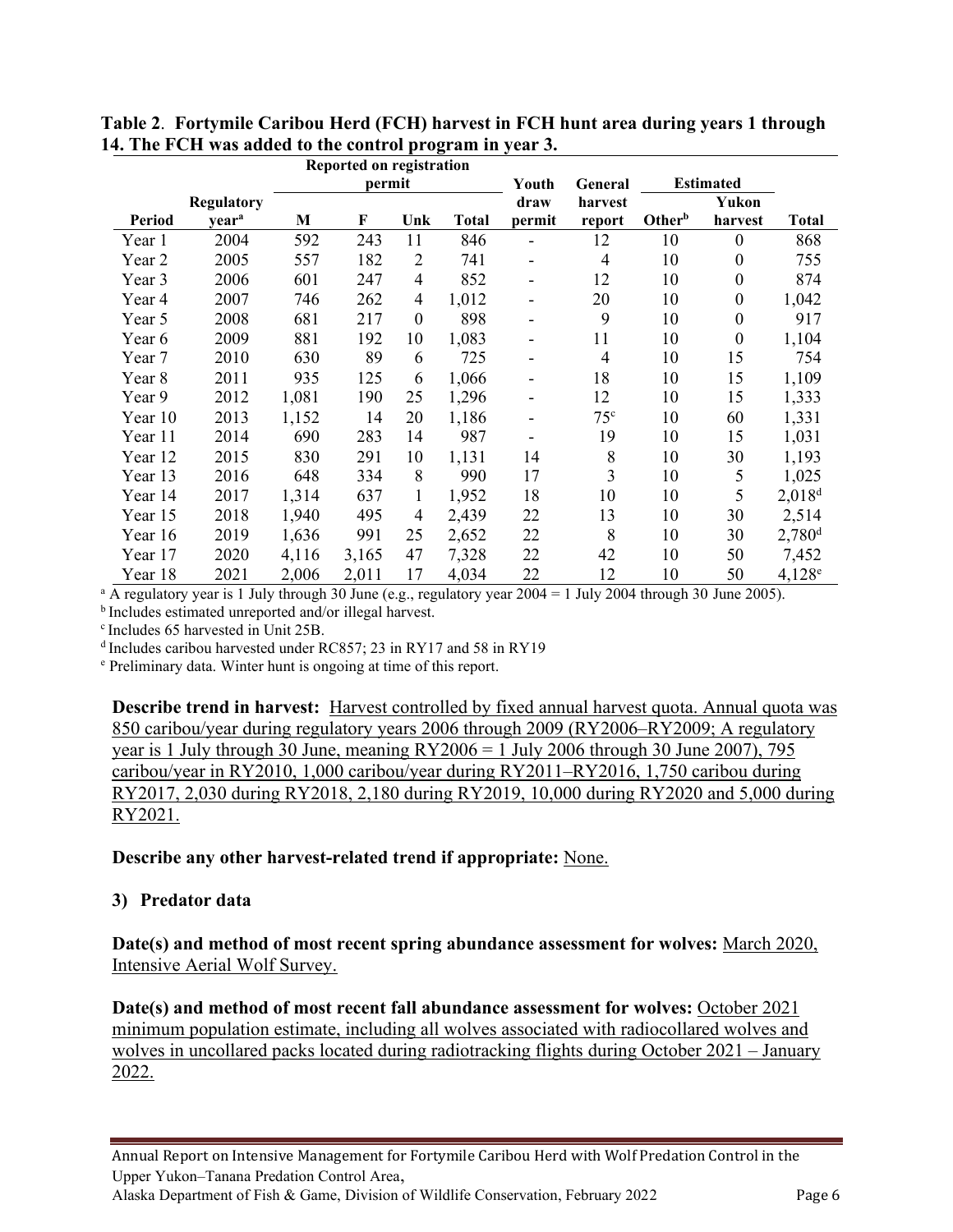**Other research or evidence of trend or abundance status in wolves:** None.

**Table 3. Wolf abundance and removal in the Upper Yukon–Tanana Predation Control Area since program implementation since year 1. Removal objective was 60–80% of precontrol fall abundance in year 1 of wolf predation control program when predation control was active, so estimated or confirmed number remaining by 1 May each regulatory year in the predation control area must be at least 88.** 

|               | <b>Regulatory</b> <sup>a</sup> | Fall<br>abundance                     | <b>Harvest</b><br>removal |                | Dept.<br>control | <b>Public</b><br>control | <b>Total</b> | <b>Spring</b><br>abundance |
|---------------|--------------------------------|---------------------------------------|---------------------------|----------------|------------------|--------------------------|--------------|----------------------------|
| <b>Period</b> | year                           | (range)                               | Trap                      | Hunt           | removal          | removal                  | removal      | $(range)^b$                |
| Year 1        | 2004                           | 380 <sup>cd</sup><br>$(350 - 410)$    | 52                        | 23             | N/A              | 60                       | 135          | 245<br>$(215 - 275)$       |
| Year 2        | 2005                           | $335^{\rm d}$<br>$(300 - 370)$        | 58                        | 10             | N/A              | 17                       | 85           | 250<br>$(215 - 285)$       |
| Year 3        | 2006                           | 362 <sup>d</sup><br>$(300 - 425)$     | 73                        | $\overline{7}$ | N/A              | 23                       | 103          | 259<br>$(197 - 322)$       |
| Year 4        | 2007                           | $382^d$<br>$(366 - 398)$              | 57                        | 14             | N/A              | 27                       | 98           | 284<br>$(268 - 300)$       |
| Year 5        | 2008                           | 372 <sup>e</sup>                      | 82                        | 11             | 84               | 49                       | 226          | 146                        |
| Year 6        | 2009                           | 235 <sup>f</sup>                      | 31                        | $\overline{4}$ | 15               | 10                       | 60           | 175                        |
| Year 7        | 2010                           | $274^d$<br>$(262 - 285)$              | 26                        | 11             | $\theta$         | 25                       | 62           | 212<br>$(200 - 223)$       |
| Year 8        | 2011                           | $329^{\overline{d}}$<br>$(315 - 342)$ | 62                        | 17             | 56               | 8                        | 145          | 184<br>$(170 - 197)$       |
| Year 9        | 2012                           | $386^d$<br>$(368 - 403)$              | 41                        | 12             | 40               | 78                       | 171          | 215<br>$(197 - 232)$       |
| Year 10       | 2013                           | 356 <sup>d</sup><br>$(338 - 373)$     | 44                        | 10             | 31               | 31                       | 116          | 240<br>$(222 - 257)$       |
| Year 11       | 2014                           | $374^d$<br>$(357 - 393)$              | 38                        | 10             | 33               | 24                       | 105          | 269<br>$(252 - 288)$       |

Annual Report on Intensive Management for Fortymile Caribou Herd with Wolf Predation Control in the Upper Yukon–Tanana Predation Control Area, Alaska Department of Fish & Game, Division of Wildlife Conservation, February 2022 Page 7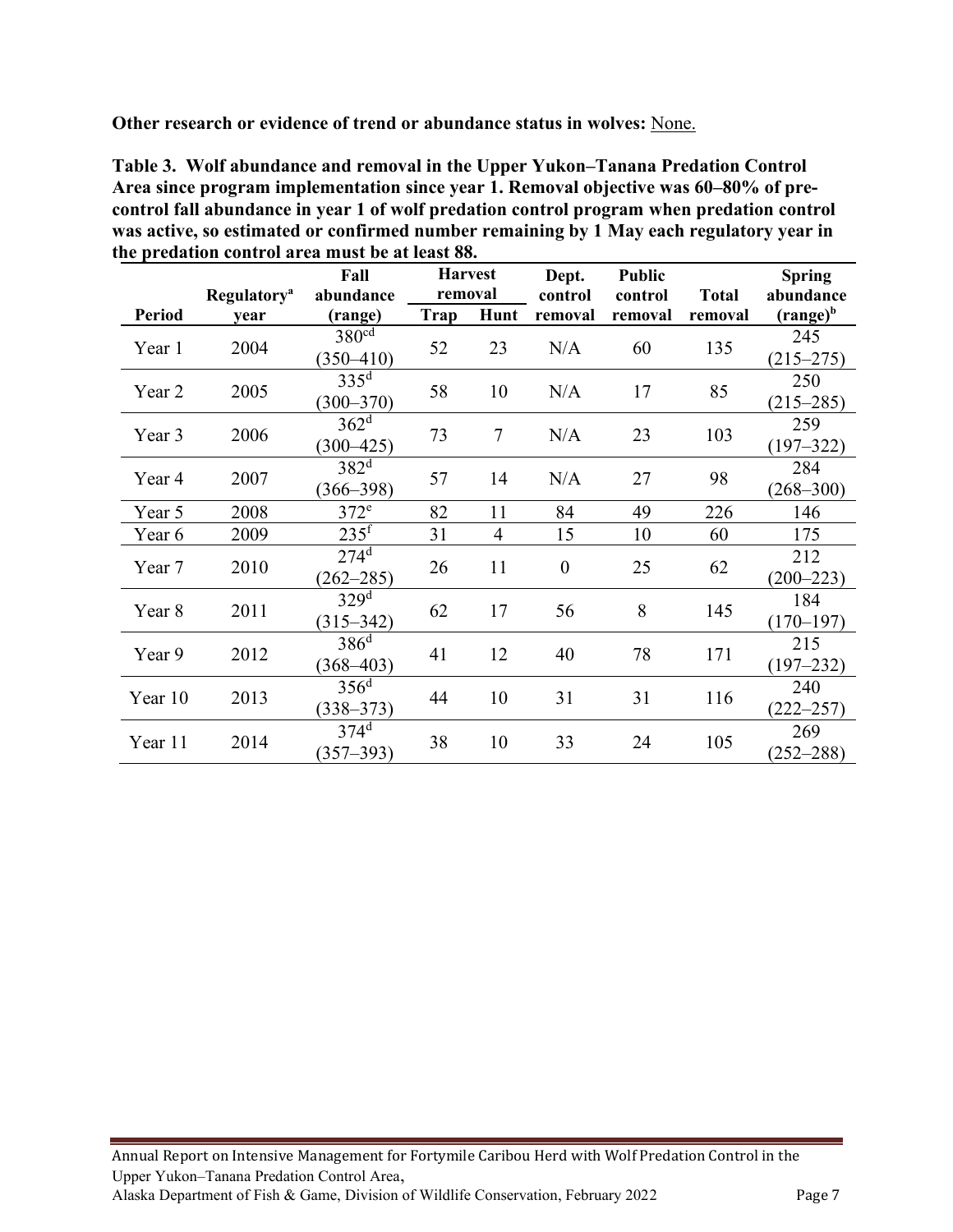|               | <b>Regulatory</b> <sup>a</sup> | Fall<br>abundance                 | <b>Harvest</b><br>removal |         | Dept.<br>control | <b>Public</b><br>control | <b>Total</b> | <b>Spring</b><br>abundance |
|---------------|--------------------------------|-----------------------------------|---------------------------|---------|------------------|--------------------------|--------------|----------------------------|
| <b>Period</b> | year                           | (range)                           | Trap                      | Hunt    | removal          | removal                  | removal      | $(range)^b$                |
| Year 12       | 2015                           | 408 <sup>d</sup><br>$(390 - 426)$ | 55                        | 14      | 19               | 29                       | 117          | 291<br>$(273 - 309)$       |
| Year 13       | 2016                           | 451 <sup>d</sup><br>$(431 - 471)$ | 109                       | 21      | 88               | 18                       | 236          | 215<br>$(195 - 235)$       |
| Year 14       | 2017                           | 391 <sup>d</sup><br>$(372 - 409)$ | 61                        | 10      | 50               | 19                       | 140          | 251<br>$(232 - 269)$       |
| Year 15       | 2018                           | 408 <sup>d</sup><br>$(390 - 427)$ | 34                        | 7       |                  |                          | 41           | 367<br>$(349 - 386)$       |
| Year 16       | 2019                           | 479g<br>$(463 - 495)$             | 69                        | 21      |                  |                          | 90           | 389<br>$(373 - 405)$       |
| Year 17       | 2020                           | $255^{\rm h}$                     | 122                       | 31      |                  |                          | 153          |                            |
| Year 18       | 2021                           | $294^h$                           | $2^{j}$                   | $3^{j}$ |                  |                          | $5^j$        |                            |

<sup>a</sup>Regulatory year is 1 July through 30 June (e.g., regulatory year  $2004 = 1$  July 2004 through 30 June 2005).

<sup>b</sup> Fall estimate minus all known wolf kills. <sup>c</sup> Pre-control population estimate.

<sup>d</sup> Fall modeled estimate.

<sup>e</sup> Revised fall modeled estimate using results from a March 2009 reconnaissance survey and regulatory year 2008 removal data. The original fall modeled estimate was 393–431.

<sup>f</sup> Revised fall modeled estimate using results from a March 2010 reconnaissance survey and regulatory year 2009 removal data. The original fall modeled estimate was 262–299.

<sup>g</sup> Estimate developed using results from a March 2020 Intensive Aerial Wolf Survey and regulatory year 2019 removal data.

h Minimum population estimate, including all wolves associated with radiocollared wolves and wolves in uncollared packs located during radiotracking flights during October–January in this regulatory year. <sup>i</sup> Model still being developed as of March 2022.

<sup>j</sup> Preliminary data, season is ongoing.

**4) Habitat data and nutritional condition of prey species where active habitat enhancement is occurring or was recommended in the Operational Plan, describe progress toward objectives:** No enhancement recommended by the Operational Plan and no active habitat enhancement conducted.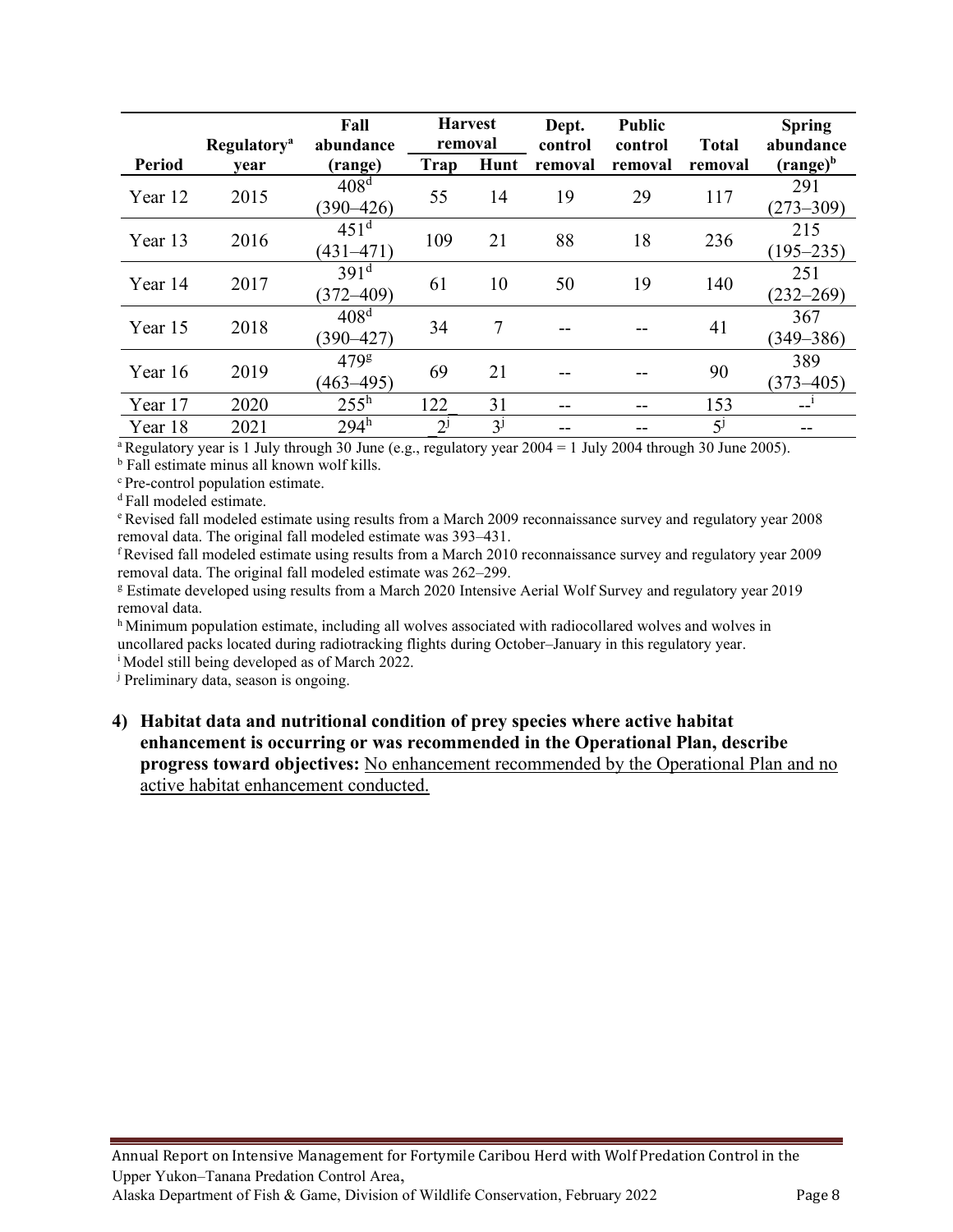| <b>Period</b> | <b>Regulatory</b> <sup>a</sup><br>Year | <b>Spring Birthrates</b><br>$\frac{6}{6}$ of cows >36<br>months old that<br>gave birth) | <b>Spring Birthrates</b><br>of 3-year-olds<br>$\frac{6}{6}$ of cows = 36<br>months old that<br>gave birth) |
|---------------|----------------------------------------|-----------------------------------------------------------------------------------------|------------------------------------------------------------------------------------------------------------|
| Year 1        | 2004                                   | 85                                                                                      | 33                                                                                                         |
| Year 2        | 2005                                   | 80                                                                                      | 82                                                                                                         |
| Year 3        | 2006                                   | 91                                                                                      | 83                                                                                                         |
| Year 4        | 2007                                   | 90                                                                                      | 88                                                                                                         |
| Year 5        | 2008                                   | 77                                                                                      | 30                                                                                                         |
| Year 6        | 2009                                   | 77                                                                                      | 29                                                                                                         |
| Year 7        | 2010                                   | 85                                                                                      | 67                                                                                                         |
| Year 8        | 2011                                   | 89                                                                                      | 62                                                                                                         |
| Year 9        | 2012                                   | 88                                                                                      | 83                                                                                                         |
| Year 10       | 2013                                   | 69                                                                                      | 37                                                                                                         |
| Year 11       | 2014                                   | 92                                                                                      | 60                                                                                                         |
| Year 12       | 2015                                   | 81                                                                                      | 25                                                                                                         |
| Year 13       | 2016                                   | 91                                                                                      | 89                                                                                                         |
| Year 14       | 2017                                   | 67                                                                                      | 32                                                                                                         |
| Year 15       | 2018                                   | 84                                                                                      | 38                                                                                                         |
| Year 16       | 2019                                   | 91                                                                                      | 40                                                                                                         |
| Year 17       | 2020                                   | 79                                                                                      | 33                                                                                                         |

**Table 4**. **Nutritional indicators for Fortymile Caribou Herd (FCH) in FCH hunt area since year 1.** 

 $\frac{10^{3} \text{Year 17}}{2020}$   $\frac{79}{2020}$   $\frac{33}{2004}$   $\frac{33}{2004}$  through 30 June 2005)

#### **5) Costs specific to implementing Intensive Management**